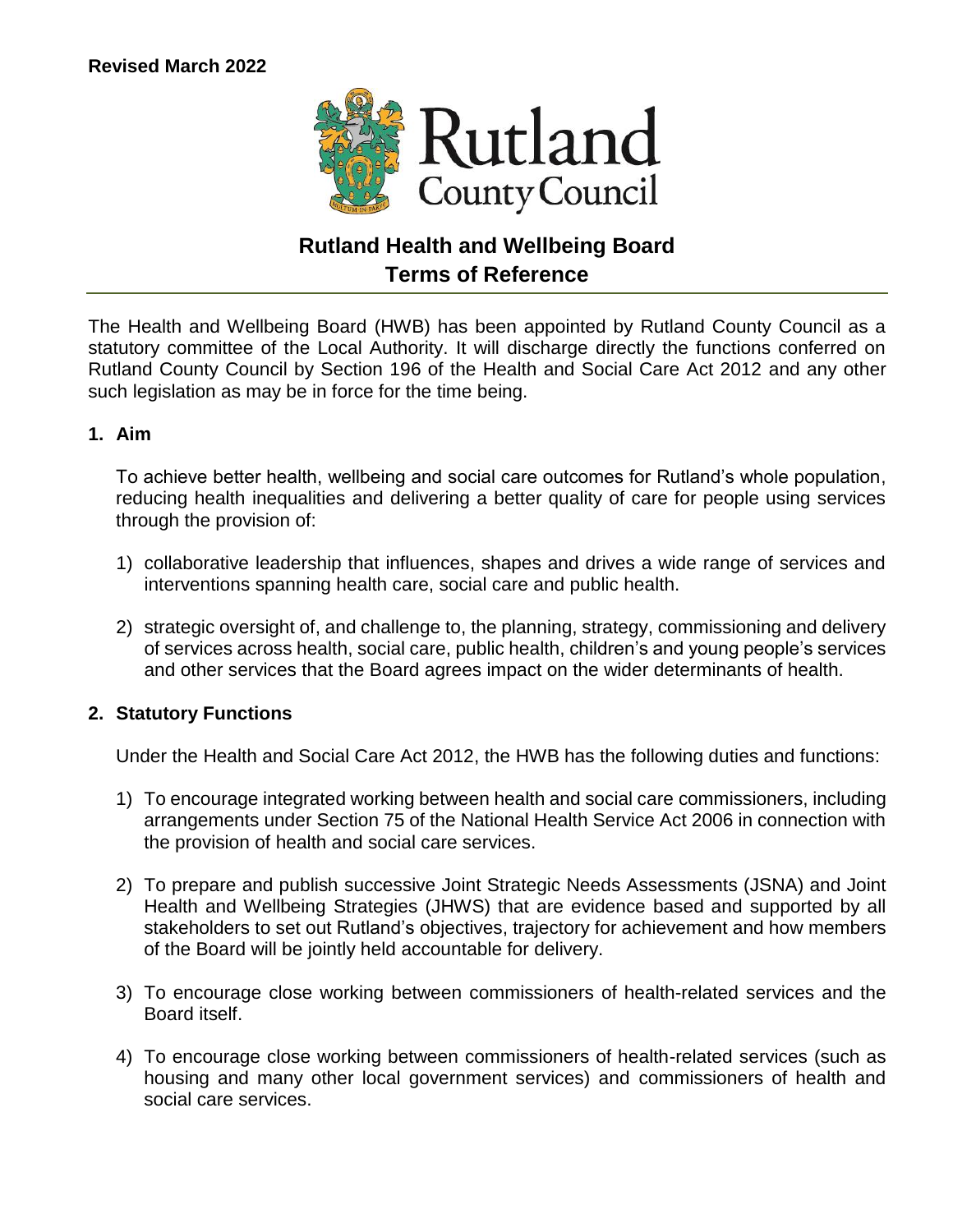5) Any other functions that may be delegated by the council under section 196(2) of the Health and Social Care Act 2012.

The HWB has an additional responsibility derived from the amended NHS Act 2006, under which NHS England has powers to attach conditions to the payment of the Better Care Fund (BCF):

1) The HWB is required to jointly agree plans for how BCF pooled funds will be spent to progress health and care integration in Rutland, with plans signed off by the relevant Local Authority and Clinical Commissioning Group or its successor body.

# **3. Additional Responsibilities**

The Board has also agreed additional responsibilities which complement its statutory functions:

- 1) To constructively challenge and hold to account partners (including local partners, those delivering services, projects and programmes across LLR, and those delivering services outside the ICS area that have significant Rutland implications), to ensure that their strategies, plans and services are aligned to Rutland's JHWS priorities, and to consider what is best for Rutland within their plans and actions.
- 2) To have oversight of the use of relevant public sector resources across a wide range of services and interventions, with greater focus and integration across outcomes spanning health care, social care and public health.
- 3) To task relevant groups, whether standing or time-limited, including the sub-groups of the HWB, to develop solutions to challenges outlined in the JSNA and JHWS.
- 4) To inform the development and assure the delivery of the Rutland BCF programme.
- 5) To facilitate partnership working across health and social care to ensure that services are joined up around the needs of service users.
- 6) To focus resources on the agreed set of priorities for health, wellbeing and social care (as outlined in the JSNA and JHWS).
- 7) To ensure alignment, where appropriate, between ICS commissioning plans and the Rutland JHWS and BCF programme.
- 8) To ensure that the work of the Board is aligned with policy developments both locally and nationally.
- 9) To communicate with the public about Rutland's health, care and wellbeing needs, services and developments and to use their experiences and views to inform the work of the HWB.

# **4. Principles**

The Board agree to work to the following principles: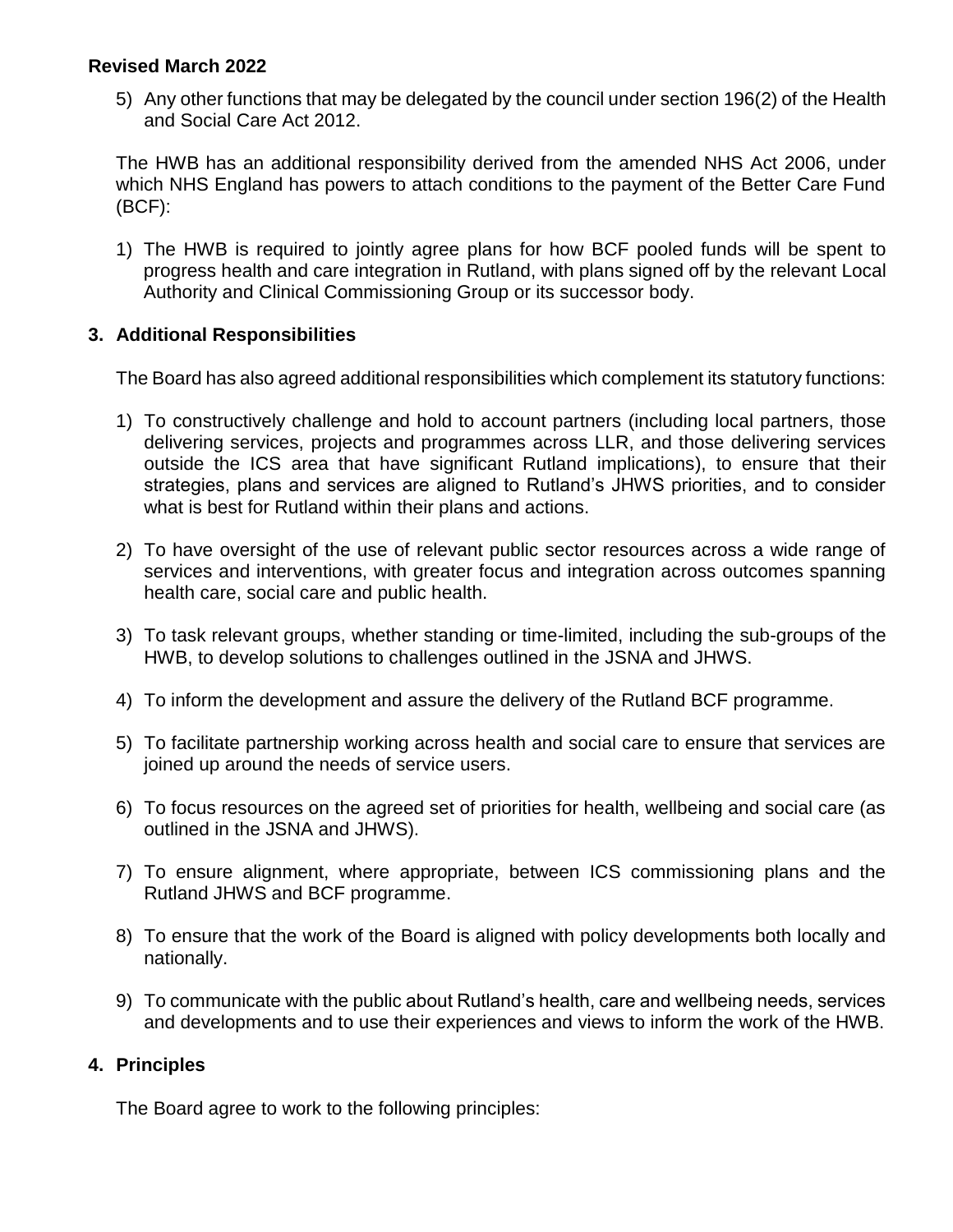- 1) Shared ownership of the Board by all its members (with commitment from their nominating organisations) and accountability to the communities it serves for delivering the Board's priorities.
- 2) Commit to driving real action and change to integrate services and to improve services and outcomes, also by making investment decisions that support shared aims.
- 3) To adapt a proportionate universalism approach that targets resources to prioritise the most vulnerable and reduce health inequalities and improve wellbeing opportunities and outcomes.
- 4) Support people to maintain their independence and play a full role in looking after themselves, encouraging and enabling people to make informed healthy choices.
- 5) Share success and learning to make improvements cross-organisationally for the wider benefit of Rutland.
- 6) Be evidence led, open and transparent in the way that the Board carries out its work, using local data and intelligence, and listening to service users/patients and the public, and acting on what this tells us.
- 7) Represent Rutland at LLR, regional and national platforms to ensure Rutland's voice is heard.

# **5. Position within wider governance**

The Board will coordinate its work with that of the system-level LLR Integrated Care Partnership (the Health and Wellbeing Partnership), the former fulfilling the responsibilities of 'place' (Rutland) and the latter of 'system' (Leicester, Leicestershire and Rutland).

There will be two permanent sub-groups of the Board:

# **a. Children and Young People's Partnership (CYPP)**:

Responsible for the development and improvement of services for children and young people 0-19 years, (and to the age of 25 years for some vulnerable young people), overseeing the delivery of the agreed vision and priorities of the Children, Young People and Families Plan.

# **b. Rutland Integrated Delivery Group (IDG)**:

Responsible for health and care needs in Rutland, managing the resources available to do this and working in partnership to provide leadership, direction and assurance to the integration and enhancement of health and care services in Rutland, with a particular focus on key local change programmes contributing to this aim, notably the JHWS and BCF programme.

The Terms of Reference for each of these sub-groups is attached.

Additional sub-groups may be formed on a time-limited basis at the request of the Board to address specific issues or undertake specific pieces of work. Where additional sub-groups are formed, the Chair of the Board will appoint a Chair for the sub-groups and agree reporting requirements and timescales.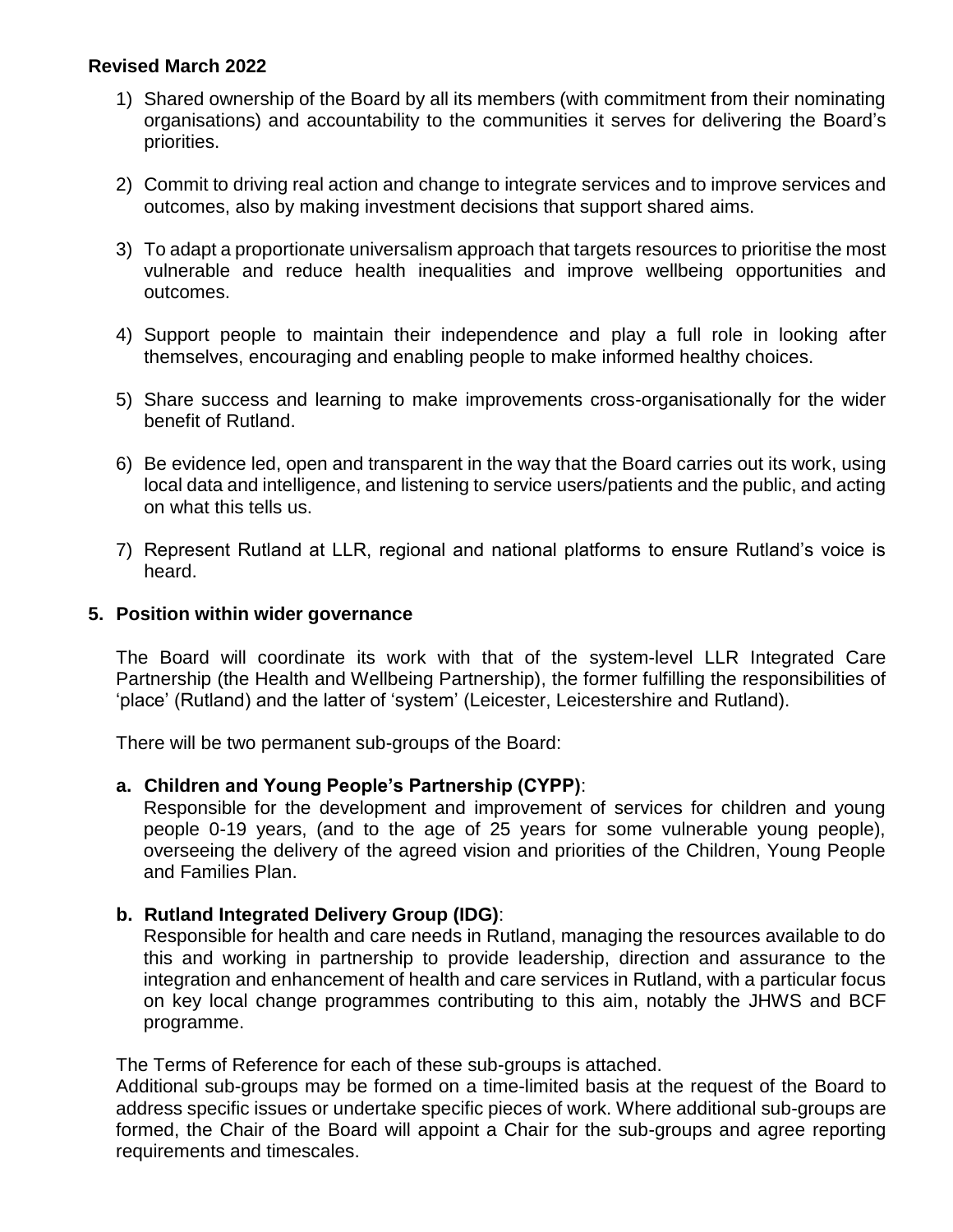Other temporary or permanent groups taking forward relevant work may also be asked to provide updates to the HWB.

# **6. Safeguarding**

The Board work in line with the agreed protocol in place between the Leicestershire & Rutland Children's Safeguarding Board (LRCSB), the Leicestershire & Rutland Safeguarding Adults Board (LRSAB) and the HWB. The protocol outlines the relationship between the Boards, how safeguarding shall be taken into account within the business of the HWB, and how health & wellbeing shall be taken into account within the business of the LRSCB and the LRSAB.

The protocol shall be approved by both the Board and by the LRSCB and the LRSAB and reviewed at least three yearly. [Updated protocol to follow].

#### **7. Membership**

The minimum membership of the Board shall consist of the following voting members:

- Two representatives from the Leicester, Leicestershire and Rutland Clinical Commissioning Groups or their successor body. (2)
- Two local elected representatives (2) at least one to be the Portfolio Holder for Health.
- The Director of Adult Services and Health for Rutland County Council. (1)
- The Director for Children and Families for Rutland County Council. (1)
- The Director of Public Health for Rutland County Council. (1)
- One representative of Rutland Healthwatch. (1)
- One representative of NHS England. (1)
- The Clinical Director of the Rutland Health Primary Care Network. (1) (Non statutory member)
- One senior representative of the Leicestershire Partnership Trust. (1) (Non statutory member)
- One representative from the Voluntary and Community Sector (1) on behalf of this sector. (Non-statutory member)
- One representative from a Registered Social Landlord on behalf of social landlords. (1) (Non statutory member)
- One representative from Leicestershire Constabulary. (1) (Non statutory member)
- One representative of current and veteran Armed Forces. (1) (Non statutory member)

and such other members as the Board thinks appropriate, including, but not limited to: additional system and place representatives from neighbouring areas, voluntary sector representatives; clinicians; and provider representatives, to be added to the Terms of Reference at the next review point.

Meetings may also be attended by non-members, bringing agenda items or supporting with particular skills and knowledge. They are non-voting.

Members are kindly asked to attend all HWB meetings. All members can appoint a maximum of one deputy to attend meetings by exception in their absence.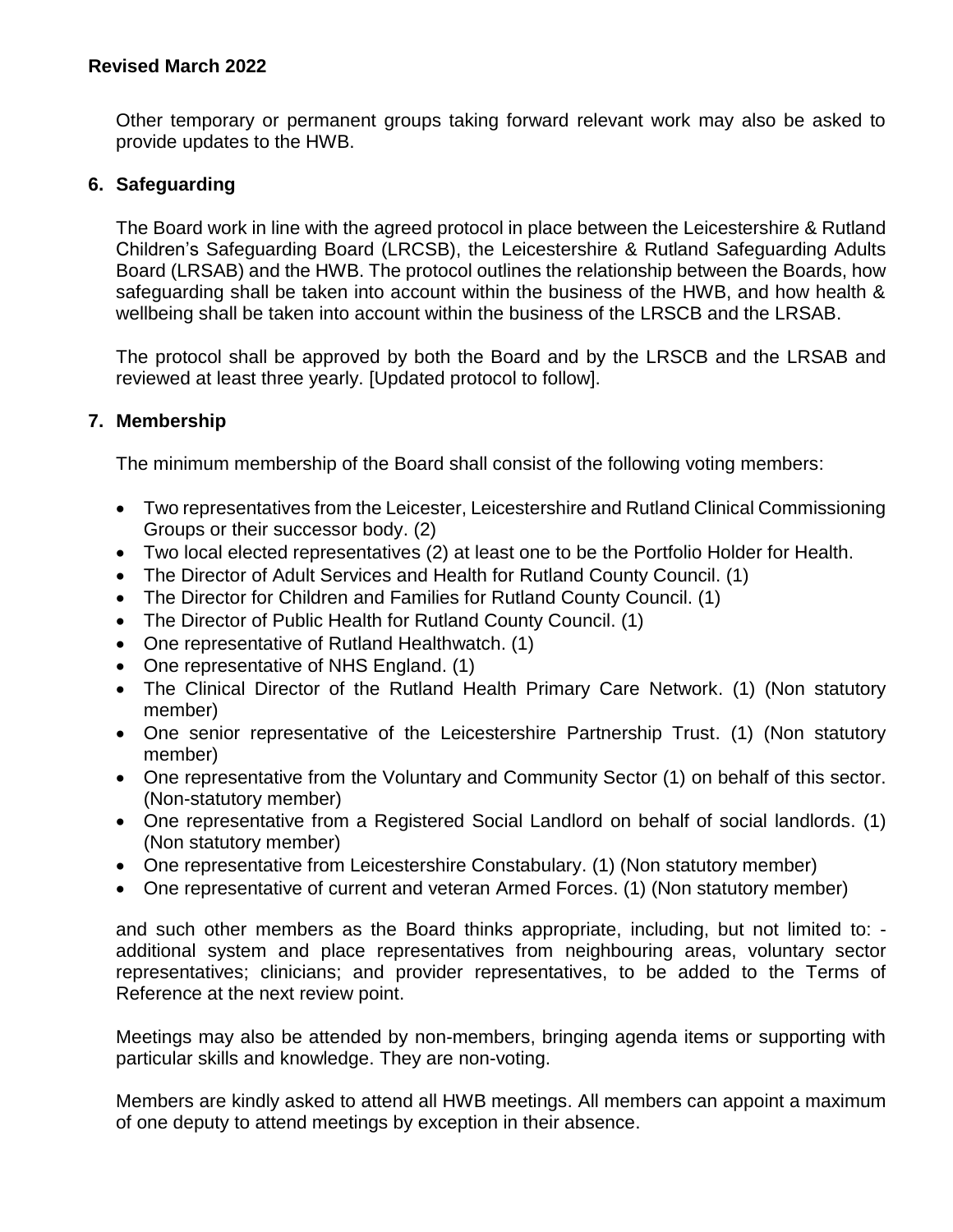Members (and their deputies where required) will act with the necessary delegated responsibility from their organisation and take decisions on behalf of that organisation in relation to the work of the Board. It is acknowledged that resource allocation and formal approval will need to be sought from the members' respective governing bodies.

# **8. Voting**

All members of the Health and Wellbeing Board are allowed to vote (unless the County Council directs otherwise).

Rutland County Council's Meeting Procedure Rules in relation to voting apply; however, it is hoped that decisions of the Board can be reached by consensus without the need for formal voting.

Decisions can be taken by the Chair where necessary for reasons of urgency outside of formal meetings. Any decisions taken outside of formal meetings shall be recorded at the following meeting along with the reasons for the urgency and the basis for the decision.

Under current legislation, decisions may only be formally taken in meetings held face to face. Decisions in principle can be taken during virtual meetings and carried forward to the next inperson HWB meeting for ratification.

# **9. Standing Orders and Meetings**

The Access to Information Procedure Rules and Meeting Procedure Rules (Standing Orders) laid down by Rutland County Council will apply with any necessary modifications including the following:

- a. The Chairperson will be Rutland County Council's Portfolio Holder for Health; the vice-chair will be elected from one of the other statutory members of the Board.
- b. The quorum for a meeting shall be a quarter of the membership including at least one elected member from the County Council and one representative of the East Leicestershire and Rutland Clinical Commissioning Group/LLR Integrated Care Board.

The business of the Board will be supported by Officers of the Board, the Rutland Consultant for Public Health and the Health and Wellbeing Integration Lead at Rutland County Council. Administration support will be provided by Rutland County Council.

There will be standing items on each agenda to include:

- 1. Declarations of interest
- 2. Minutes of the previous meeting
- 3. Matters arising
- 4. JHWS, JSNA and BCF update
- 5. Updates from each of the subgroups of the Board

Meetings will be held online and in public at least quarterly (4 times a year), unless members agree otherwise, or as guided by decision-making requirements or any pandemic-related guidelines in force. In particular, significant decisions must currently be taken in person.